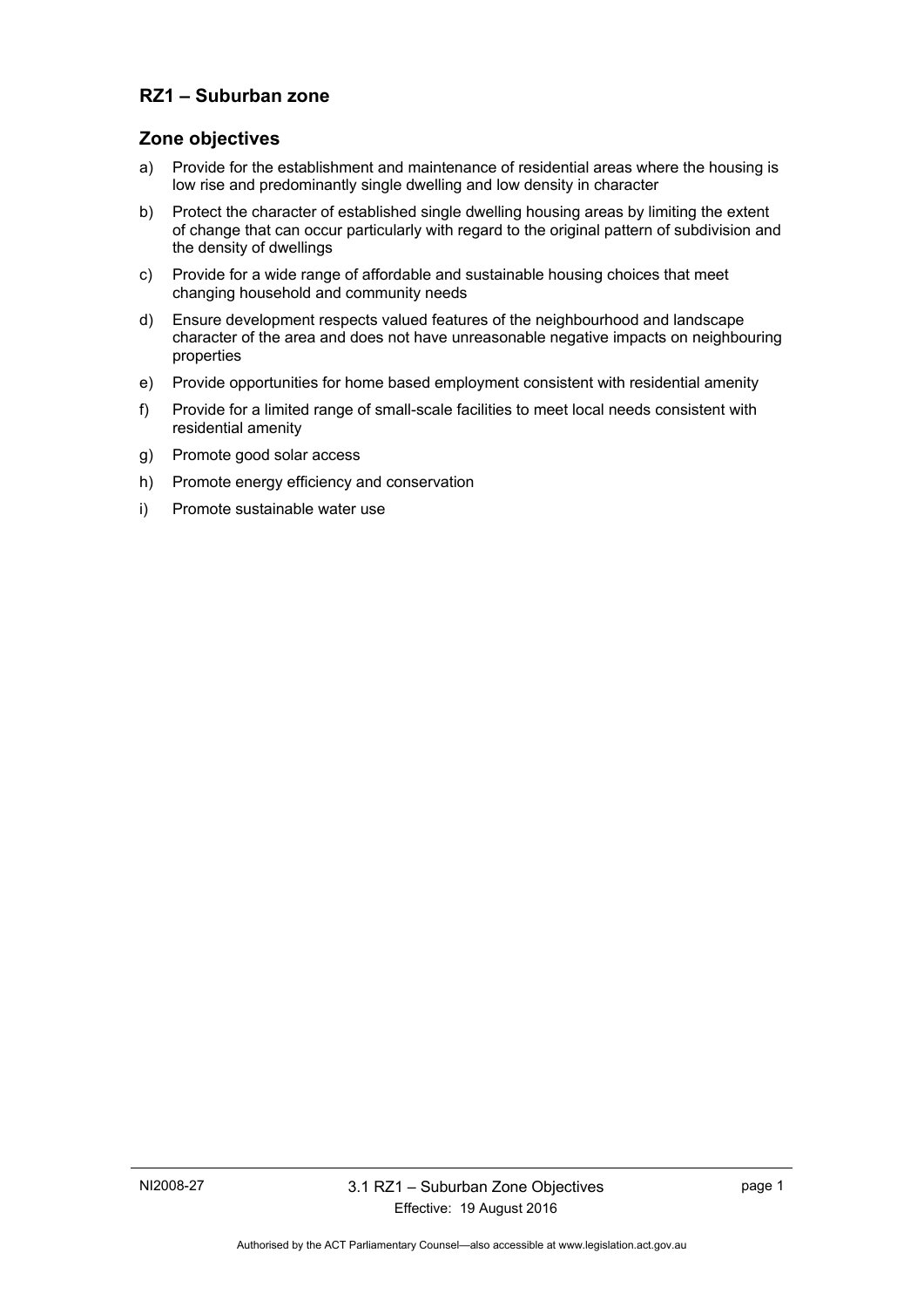# **RZ1 – Suburban zone development table**

| <b>EXEMPT DEVELOPMENT</b>                                                                   |                                             |  |
|---------------------------------------------------------------------------------------------|---------------------------------------------|--|
| Development approval is not required. Building approval may be required.                    |                                             |  |
| On leased land, development must be authorised by a lease.                                  |                                             |  |
| Single dwelling housing - new residential land, subject to section 20 and schedule 1 of the |                                             |  |
| Planning and Development Regulation 2008.                                                   |                                             |  |
| Exempt development identified in section 20 and schedule 1 of the Planning and              |                                             |  |
| Development Regulation 2008.                                                                |                                             |  |
| <b>ASSESSABLE DEVELOPMENT</b>                                                               |                                             |  |
| Development application required.                                                           |                                             |  |
| On leased land, development must be authorised by a lease.                                  |                                             |  |
|                                                                                             |                                             |  |
| <b>MINIMUM ASSESSMENT TRACK</b><br>CODE                                                     |                                             |  |
| Development application required and assessed in the code track                             |                                             |  |
| <b>Development</b>                                                                          |                                             |  |
| Single dwelling housing that complies with the relevant rules, except where exempted from   |                                             |  |
| requiring development approval by section 20 and schedule 1 of the Planning and             |                                             |  |
| Development Regulation 2008.                                                                |                                             |  |
| Varying a lease to do one or more of the following:                                         |                                             |  |
| 1. express or change the number of approved or lawfully erected dwellings                   |                                             |  |
| 2. allow a secondary residence where erection of a secondary residence has been approved    |                                             |  |
| 3. remove, relocate or change easements.                                                    |                                             |  |
| Development specified as additional code track development in a suburb precinct code for    |                                             |  |
| land shown on the relevant suburb precinct map                                              |                                             |  |
| <b>MINIMUM ASSESSMENT TRACK</b>                                                             |                                             |  |
| <b>MERIT</b>                                                                                |                                             |  |
| Development application required and assessed in the merit track, unless specified in       |                                             |  |
| schedule 4 of the Planning and Development Act 2007 (as impact track)                       |                                             |  |
| <b>Development</b>                                                                          |                                             |  |
| ancillary use                                                                               | parkland                                    |  |
| boarding house                                                                              | residential care accommodation              |  |
| child care centre                                                                           | retirement village                          |  |
| community activity centre                                                                   | sign                                        |  |
| consolidation                                                                               | single dwelling housing (where not exempt   |  |
|                                                                                             | development or code track assessable)       |  |
| demolition                                                                                  | secondary residence                         |  |
| development specified as additional merit                                                   | special dwelling                            |  |
| track development in a suburb precinct code<br>for land shown on the relevant suburb        |                                             |  |
| precinct map                                                                                |                                             |  |
| guest house                                                                                 | subdivision                                 |  |
| health facility                                                                             | supportive housing                          |  |
| home business                                                                               | temporary use                               |  |
|                                                                                             |                                             |  |
|                                                                                             |                                             |  |
| minor road                                                                                  | varying a lease (where not prohibited, code |  |
| minor use                                                                                   | track or impact track assessable)           |  |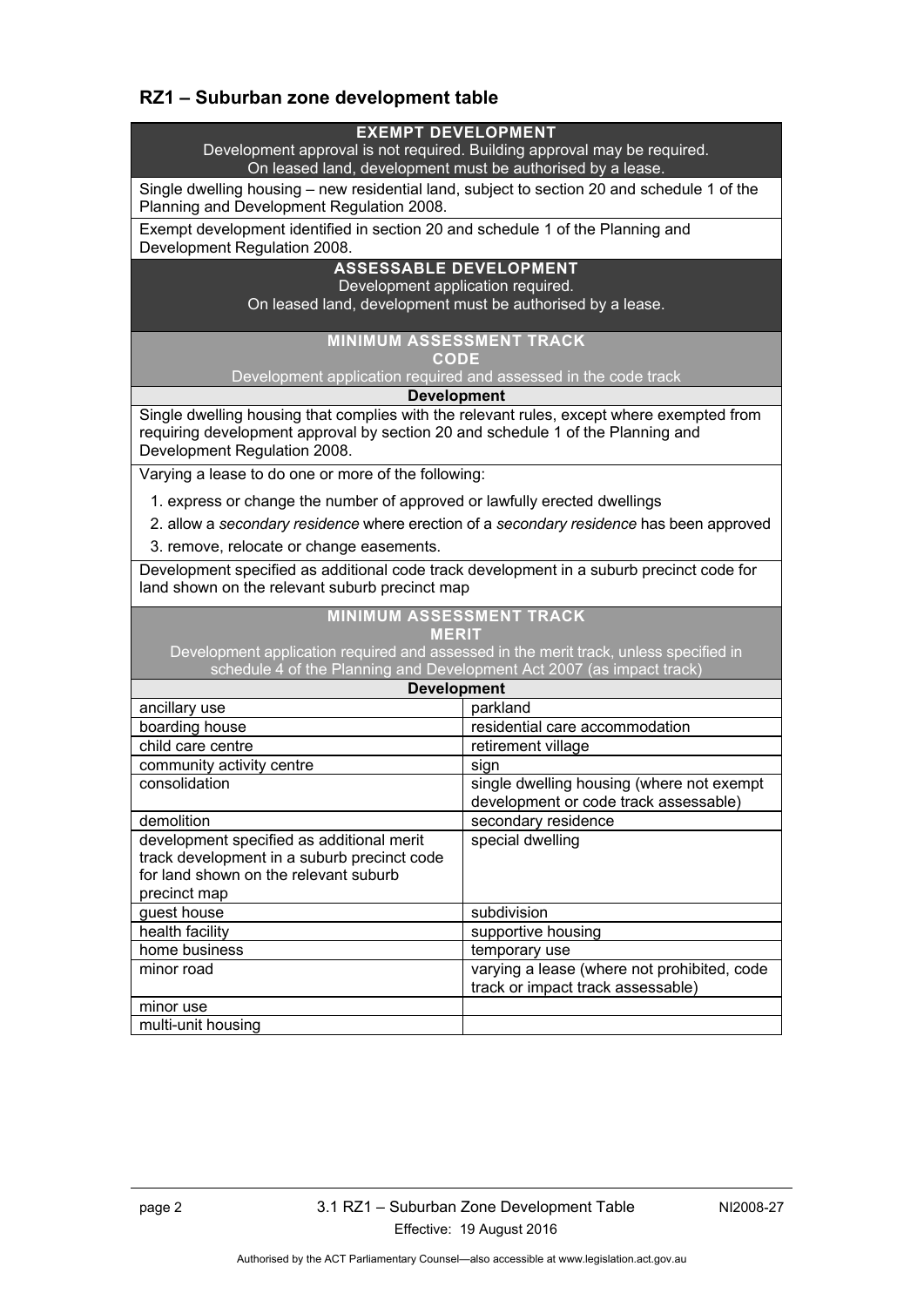| <b>MINIMUM ASSESSMENT TRACK IMPACT</b><br>Development application required and assessed in the impact track                                                       |                                        |  |
|-------------------------------------------------------------------------------------------------------------------------------------------------------------------|----------------------------------------|--|
| 1. Development that is not:                                                                                                                                       |                                        |  |
| a. Exempt, code track or merit track development (see section 132 of the<br>Planning and Development Act 2007); or                                                |                                        |  |
| b. Prohibited development, other than development that is permitted under s137 of<br>the Planning and Development Act 2007.                                       |                                        |  |
| Development specified in schedule 4 of the Planning and Development Act 2007 and<br>2.<br>not listed as a prohibited use in this table.                           |                                        |  |
| Development that is authorised by a lease and listed as a prohibited use in this table.<br>3.                                                                     |                                        |  |
| Development declared under section 124 or section 125 of the Planning and<br>4.<br>Development Act 2007 and not listed as a prohibited development in this table. |                                        |  |
| Varying a lease to add a use assessable under the impact track.<br>5.                                                                                             |                                        |  |
| <b>PROHIBITED DEVELOPMENT</b>                                                                                                                                     |                                        |  |
| Development listed below is prohibited development except where it is listed elsewhere in<br>this development table.                                              |                                        |  |
| Agriculture                                                                                                                                                       | liquid fuel depot                      |  |
| Airport                                                                                                                                                           | mining industry                        |  |
| animal care facility                                                                                                                                              | mobile home park                       |  |
| animal husbandry                                                                                                                                                  | motel                                  |  |
| aquatic recreation facility                                                                                                                                       | municipal depot                        |  |
| bulk landscape supplies                                                                                                                                           | nature conservation area               |  |
| business agency                                                                                                                                                   | offensive industry                     |  |
| car park                                                                                                                                                          | office                                 |  |
| caretakers residence                                                                                                                                              | outdoor recreation facility            |  |
| caravan park/camping ground                                                                                                                                       | overnight camping area                 |  |
| Cemetery                                                                                                                                                          | pedestrian plaza                       |  |
| civic administration                                                                                                                                              | place of assembly                      |  |
| Club                                                                                                                                                              | place of worship                       |  |
| communications facility                                                                                                                                           | plant and equipment hire establishment |  |
| community theatre                                                                                                                                                 | plantation forestry                    |  |
| commercial accommodation unit                                                                                                                                     | produce market                         |  |
| corrections facility                                                                                                                                              | public agency                          |  |
| craft workshop                                                                                                                                                    | public transport facility              |  |
| cultural facility                                                                                                                                                 | railway use                            |  |
| defence installation                                                                                                                                              | recyclable materials collection        |  |
| development specified as additional                                                                                                                               | recycling facility                     |  |
| prohibited development in a suburb precinct                                                                                                                       |                                        |  |
| code for land shown on the relevant suburb                                                                                                                        |                                        |  |
| precinct map                                                                                                                                                      |                                        |  |
| drink establishment                                                                                                                                               | religious associated use               |  |
| drive-in cinema                                                                                                                                                   | restaurant                             |  |
| educational establishment                                                                                                                                         | sand and gravel extraction             |  |
| emergency services facility                                                                                                                                       | scientific research establishment      |  |
| farm tourism                                                                                                                                                      | serviced apartment                     |  |
| freight transport facility                                                                                                                                        | service station                        |  |
| funeral parlour                                                                                                                                                   | <b>SHOP</b>                            |  |
| general industry                                                                                                                                                  | stock/sale yard                        |  |
| group or organised camp                                                                                                                                           | store                                  |  |
| hazardous industry                                                                                                                                                | tourist facility                       |  |
| hazardous waste facility                                                                                                                                          | tourist resort                         |  |

NI2008-27 3.1 RZ1 – Suburban Zone Development Table Effective: 19 August 2016